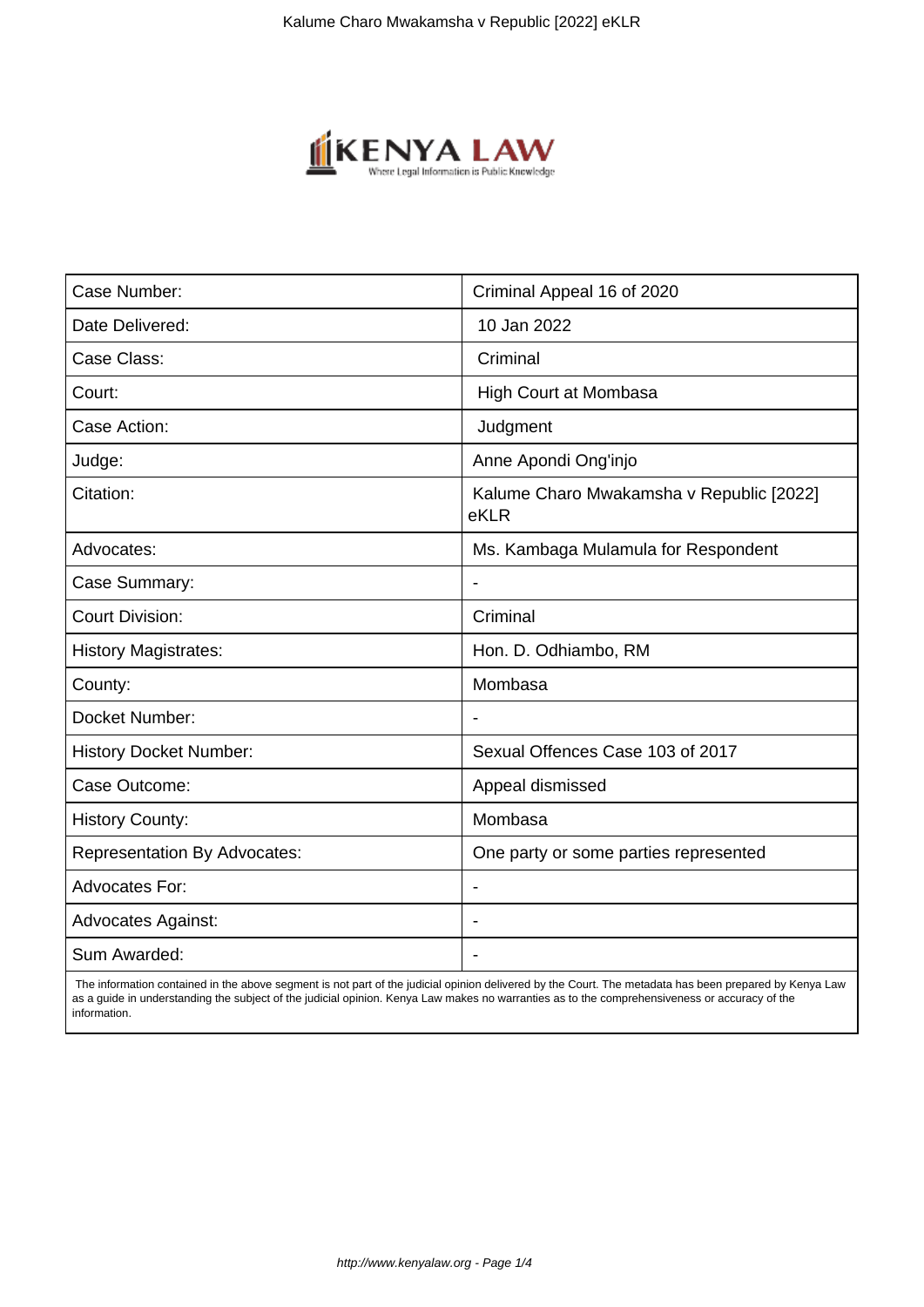#### **REPUBLIC OF KENYA**

# **IN THE HIGH COURT OF KENYA**

# **AT MOMBASA**

# **CRIMINAL APPEAL NO. 16 OF 2020**

# **KALUME CHARO MWAKAMSHA.................................APPELLANT**

# **VERSUS**

**REPUBLIC........................................................................................RESPONDENT**

*(An appeal from the sentence of Hon. D. Odhiambo,*

*Resident Magistrate, delivered on 24th August 2018 at Shanzu*

*Senior Principal Magistrate's Court Sexual Offences Case No. 103 of 2017).*

# **J U D G M E N T**

1. The Appellant Kalume Charo Mwakamsha was accused in Shanzu SPM's Court Sexual Offence Case No. 103 of 2017 with the offence of attempted defilement contrary to Section 9(1) as read with Sexual Offences Act No. 30 of 2006.

2. The particulars are that on the 28<sup>th</sup> day of November 2017 at [Particulars withheld] area in Kisauni Sub-County within Mombasa County the Appellant intentionally and unlawfully attempted to cause his penis to penetrate the vagina of LC a girl aged 6 years.

3. In the alternative the Appellant was charged with the offence of Indecent Act with a child contrary to Section 11(1) of the Sexual Offences Act No. 3 of 2006.

4. The Appellant was found guilty for the offence of attempted defilement and he was convicted and sentenced to serve ten years imprisonment.

5. He was aggrieved by the sentence and in his amended grounds of appeal filed on  $14<sup>th</sup>$  July 2021 he said that the learned trial Magistrate erred in law & fact by failing to consider his mitigation; that the learned trial Magistrate erred in law & fact by failing to take into account cognizance of the current jurisprudence on criminal justice pertaining to sentencing of offences.

6. This appeal was canvassed by way of written submissions. The Appellant on his submissions stated that the trial Magistrate imposed that which is erroneously construed to be a mandatory minimum penalty for that offence. He argued that it was incorrect to constitute the penalty section of Section 9(2) to mean that no lesser punishment can be imposed.

7. He argued that recent developments in criminal justice have recognized that the mandatory nature of any penal law is unconstitutional as it deprives the trial court of its discretion to consider the available mitigating factors.

8. The Appellant argued that the trial Magistrate did not consider provisions of Section 329 of the Criminal Procedure Code and there is no evidence his mitigation was considered in passing the sentence.

9. He said the trial that culminated into his incarceration was irregular and pre-judicial for skipping the crucial congruent process of taking, recording and considering any other evidence that may not have been captured during the taking of prosecution evidence.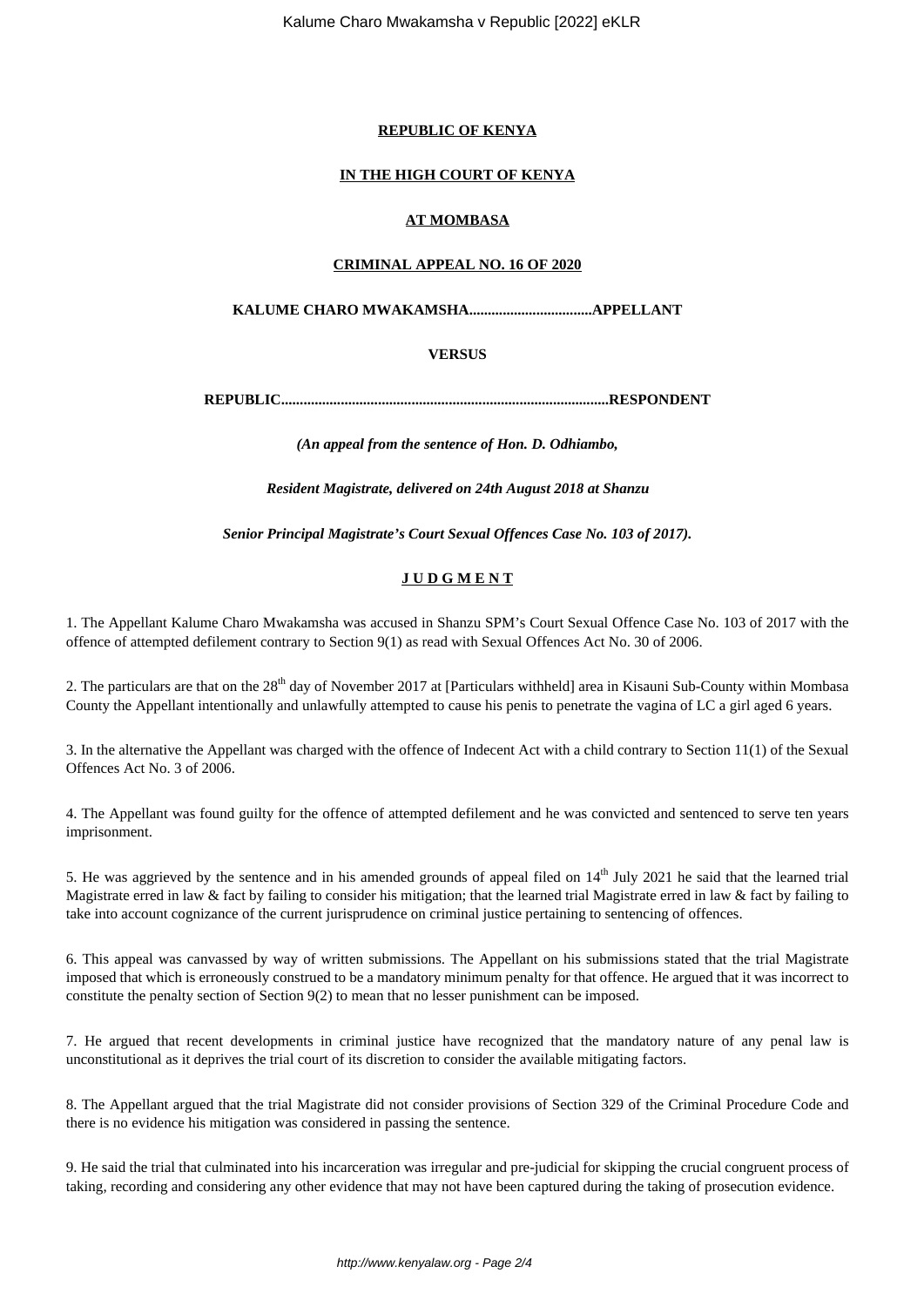10. The Appellant relied in the Supreme Court holding in Francis Karioko Muruatetu in which, it was declared that mandatory nature of any law is unconstitutional. While relying on the holding in **S. vs Malgas 2001 (2) SA 122 SCA 1235** the Appellant argued that the holding the wording of the law that the trial court invoked to sentence him cannot in any way be said to be mandatory in nature as it only talks of a liability that is upon a person under it to the prescribed punishment.

11. Appellant also relied on the holding of Sir. Clement De Lestang vs P.J. in Opaya vs Uganda [1967] E.A. 752 where it was held that the words "shall be liable to does not in the ordinary meaning require the imposition of the stated penalty but merely express the stated penalty which may be imposed at the discretion of the court. In other words they are not mandatory but provide a maximum sentence only and while the liability existed the court might not see it fit to impose it". The Appellant urged the court to make out a sentence that takes into account his mitigation.

12. The Appellant also urged the court to consider the 9 months remand period in his sentence under Section 333(2) of the Criminal Procedure Code.

13. The Respondent submissions were to the effect that Appellants mitigation was considered and the trial Magistrate exercised his discretion judiciously owing to the fact that the Complainant PW 1 was 10 years old at the time of the incident & the Appellant had taken steps in preparation to defile the minor. It was submitted that had PW 2 not interrupted the Appellant he would have defiled the minor.

14. It was submitted that the offence attract a minimum sentence of ten years and the sentence meted is proportionate and commensurate with the offence. The Respondent urged the court to dismiss the appeal.

15. I have considered the Appellants appeal on sentence passed against him. Section 9(2) of the Sexual Offences Act No. 3 of 2006 provides:-

#### **"A person who commits an offence of attempted defilement with a child is liable upon conviction to imprisonment for a term of not less than ten years".**

16. The determining word here is "not less than". The Muruatetu case as clarified by the Supreme Court in its advisory only applied to murder cases and not any other.

17. In the circumstances this court finds that the sentence passed against Appellant was lawful and cannot be unsettled. The Appellant will only benefit from the 9 months remand period. His sentence of 10 years shall run from  $30<sup>th</sup>$  November 2017.

18. Orders accordingly.

# **DATED, SIGNED AND DELIVERED IN OPEN COURT THIS 13TH DAY OF JANUARY 2022**

#### **HON. LADY JUSTICE A. ONG'INJO**

**JUDGE**

#### **In the presence of**:-

Ogwel – Court Assistant

Appellant – present in person

Ms. Kambaga hold brief for Mulamula for Respondent